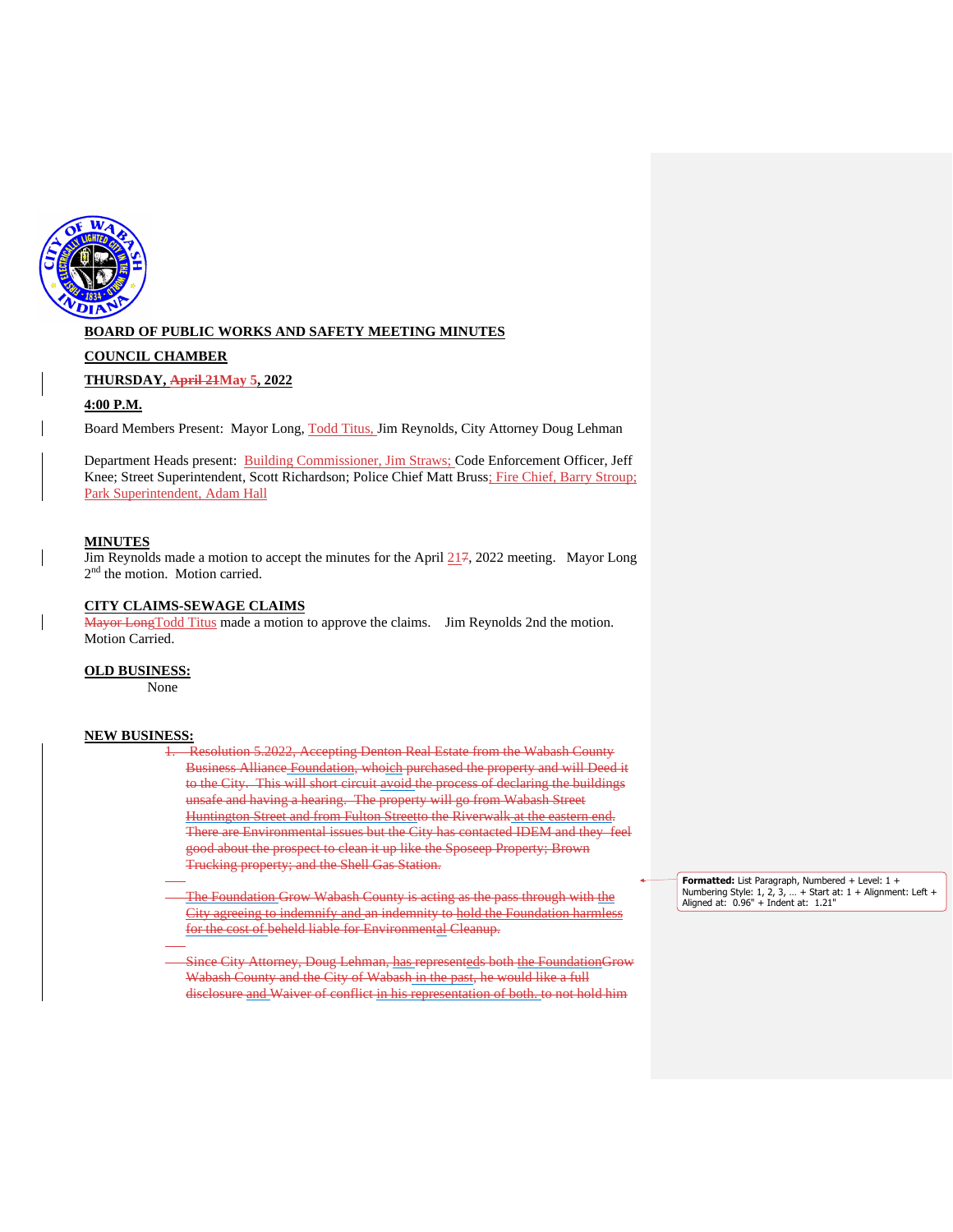| responsible. Jim Reynolds made a motion to approve Resolution 5.2022.<br>Mayor Long 2 <sup>nd</sup> the motion. Motion carried.                                                                                                                                                                                                                                                                                                                                                                                                                                                                                                                                                                                                              |                                                                                                                                                          |
|----------------------------------------------------------------------------------------------------------------------------------------------------------------------------------------------------------------------------------------------------------------------------------------------------------------------------------------------------------------------------------------------------------------------------------------------------------------------------------------------------------------------------------------------------------------------------------------------------------------------------------------------------------------------------------------------------------------------------------------------|----------------------------------------------------------------------------------------------------------------------------------------------------------|
| 2. Resolution 6.2022, Indemnity Agreement as presented by Doug Lehman. Jim<br>Reynolds approved Mayor Long 2 <sup>nd</sup> the motion. Motion carried.                                                                                                                                                                                                                                                                                                                                                                                                                                                                                                                                                                                       |                                                                                                                                                          |
| Resolution 7.2022 Regarding new Wabash City Employees for Wastewater and<br>Street Department training for CDL License. The cost to the City is \$5,000 to<br>properly train employees to get the license. Resolution 7.2022 states that "An<br>employee hired for the position of Laborer/Driver shall, as a condition of<br>employment, sign a consent form acknowledging the employee's understanding<br>and agreement to reimburse the City of Wabash, Indiana for costs related to the<br>training and qualifying the employee for a CDL if the employee should<br>voluntarily leave employment within 60 months from the employee's date of<br>hire." Mayor Long made a motion to approve the resolution. Jim Reynolds 2 <sup>nd</sup> | Formatted: List Paragraph, Numbered + Level: 1 +<br>Numbering Style: 1, 2, 3,  + Start at: 1 + Alignment: Left +<br>Aligned at: 0.96" + Indent at: 1.21" |
| the motion. Motion carried.                                                                                                                                                                                                                                                                                                                                                                                                                                                                                                                                                                                                                                                                                                                  | Formatted: Numbered + Level: 1 + Numbering Style: 1, 2,<br>3,  + Start at: $1 +$ Alignment: Left + Aligned at: $0.96"$ +                                 |
| 1. Bids for the Reed Drying Bed Cleaning Project at the Wastewater plant were<br>accepted as follows:<br>Eads & Son Bulldozing \$110,500<br>Earth Works \$123,000<br>Brainard Excavating \$86,700                                                                                                                                                                                                                                                                                                                                                                                                                                                                                                                                            | Indent at: $1.21"$                                                                                                                                       |
| Mayor Long made a motion to accept the Brainard Excavating bid of \$86,700.<br>Jim Reynolds $2nd$ the motion. Motion carried.                                                                                                                                                                                                                                                                                                                                                                                                                                                                                                                                                                                                                | Formatted: Superscript                                                                                                                                   |
| Wabash Crossfit submitted a Special Events Application to close Miami Street<br>on Monday, May 30, 2022 so they could use the Wabash Firetrucks with flags<br>on Miami Street. This is for the memorial day workout they do each year to<br>honor fallen heroes. No Activities will be held on Miami Street. All activities<br>will take place at their business on Canal Street. The Firetrucks are just to hold<br>the flags as a tribute to the fallen heroes. Mayor Long made a motion to                                                                                                                                                                                                                                                |                                                                                                                                                          |
| approve the application. Jim Reynolds $2nd$ the motion. Motion carried.                                                                                                                                                                                                                                                                                                                                                                                                                                                                                                                                                                                                                                                                      | Formatted: Superscript                                                                                                                                   |

## **OTHER BUSINESS**

None

## **QUESTIONS FROM THE AUDIENCE**

Roxie McCoy, 81 Grant Street shared returned to share with the Board her concerns about 85 Grant Street. Insulation is blowing around the yard and there is broken glass as well. Facia Board is warping and no one has been to the house to work on it since last fall. Roxie said her property value has gone down from \$32,000 to \$19,500. Mayor Long asked Building Commissioner Jim Straws to look at the property and report back.She informed the Board that in August, 2021, the Building Department was informed about the situation of the building. They said that work could continue as long as the owners were showing progress. Her concern is that the building has plywood doors, no windows and the wrap insulation is still blowing off the house. Commissioner Straws told the Board he had spoken with the owners and their next step is to side the house. Attorney Lehman questioned Commissioner Straws as to the status of the work permit. He said they have an extension and can continue as long as progress is being made. Attorney Lehman